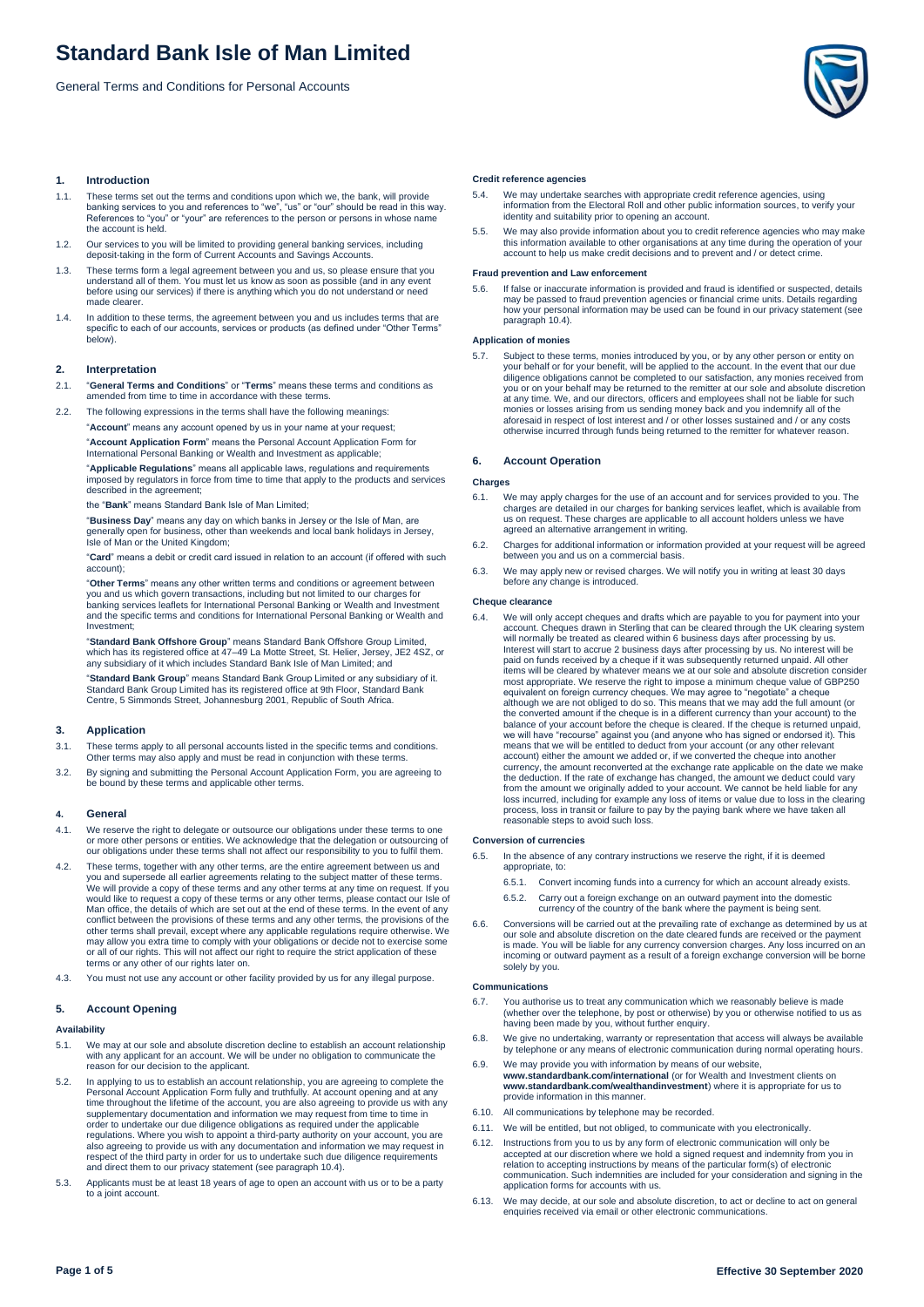General Terms and Conditions for Personal Accounts



## **Instructions**

- 6.14. You authorise us to accept and act on your instructions, even if carrying out these instructions creates a debt on your account.
- 6.15. We may at our sole and absolute discretion delay or refuse to act on any instruction (including instructions to pay out of an account) or accept a payment into an account if we reasonably believe that:
	- you did not give the instruction;
	- we are unable to authenticate to our own satisfaction the source of the instruction;
	- the instructions are unclear, incomplete or not in the required form;
	- there is a security or other legal reason to do so;
	- complying would be contrary to any law, regulation, code or other duty applicable to us;
	- it would cause you to exceed any limit or restriction which applies to your account; doing so might expose us or another Standard Bank Group company to action or censure from any government, regulator or law enforcement agency; or
	- it is for a payment to or from, or you are trying to make a card payment in, a limited number of countries (we will tell you which countries if you ask us).

If we delay or refuse to make a payment, we will notify you and if possible give our reasons for doing so (unless a legal reason or certain other limited circumstances beyond our control prevent the provision of this information). You can also contact us to find out why we have delayed or refused to carry out your instruction. In the event that we exercise our discretion in the above circumstances, we shall not be liable for any loss, direct or indirect, arising as a consequence of us not making such a transfer from or accepting a payment into an account.

## **Interest**

- 6.16. Interest, if applicable, will be calculated on a 365-day basis for those accounts denominated in Sterling, Hong Kong Dollars, Singapore Dollars, or South African Rand. Interest, if applicable, will be calculated on a 360-day basis for those accounts denominated in any other currency, such as United States Dollars and Euros.
- 6.17. Subject to taxation regulations prevailing on each interest payment date, deposit interest will be paid gross on cleared balances and you will be responsible for determining your liability for tax on such interest arising from a deposit.
- 6.18. The interest rate applicable to your account will depend on the type of account and the balance held in the account and, where applicable, will be updated on our website from time to time.
- 6.19. We are not a tax adviser and we recommend that if you are in any doubt as to your tax position, you should seek independent advice from an accountant or other suitably qualified adviser.

#### **Interest rates**

- 6.20. We reserve the right to vary the interest rates applied to an account unless a specific interest rate for a specified term has been agreed under a separate advice. We will publish current interest rates on our website and current interest rates are also available rom us on request
- 6.21. Negative interest rates may be applied where market conditions dictate and/or the bank may charge a fee for maintaining an account in such circumstances.

## **Joint Accounts**

- 6.22. A joint account is an account held by two or more individuals jointly, the "**Joint Account Holders**", and will be listed in the order shown on the Personal Account Application Form, unless otherwise specified. We will (unless and until instructed otherwise in writing or if we in our sole and absolute discretion decide otherwise) accept instructions from any one of you. We will treat all joint account holders as being entitled to receive all funds held on an account. We will not recognise or be concerned with any division of ownership of funds held on an account, unless specifically required to do so by any applicable regulation.
- 6.23. If any one joint account holder notifies us in writing of a dispute between any joint account holders, we may treat such notice as notice of cancellation of the authority to accept instructions from any one of you. If we do, any further transactions, including payments by standing order or direct debit, will need authority of all joint account holders and the use of additional services such as our internet banking facility may be suspended. If you have been issued with a debit or other card in connection with your account, we may also ask for the return to us of any cards. If we ask for cards to be returned to us, until all such cards are returned, card transactions may continue to be debited from the joint account. We reserve the right to file an application with an<br>appropriate court in the event of any dispute regarding the ownership of funds in any<br>account. You hereby agree to indemnify us in respect a full indemnity basis) and expenses incurred by us in relation to such application and authorise us to deduct such fees from your account(s) with us.
- 6.24. Any funds received from a joint account holder or on behalf of any or all joint account holders shall be placed to the credit of the account and joint account holders acknowledge and agree that they shall be jointly and severally liable for any overdraft or loan, which we may permit on the account from time to time.
- 6.25. Subject to any applicable regulation or court order to the contrary, **upon satisfactory**<br>evidence of the death of any joint account holder, we will accept instructions from<br>the surviving joint account holder(s), into for such account shall be held to the order of any surviving joint account holder(s) (or to the executors or administrators of the last surviving joint account holder as applicable), but remains subject to any claim, right, lien, charge, pledge or set off, howsoever<br>arising, we may have. If you do not understand the effect of survivorship rules on a joint<br>account in the jurisdiction of the account, you of a deceased joint account holder has no claim to the monies in the account).
- 6.26. If any of the terms and conditions are in any way unenforceable or otherwise ineffective against any one or more joint account holder, the other joint account holder(s) will not be released from their obligations under them.

## **Protecting your Account**

- 6.27. We ask that you assist us to ensure that your account is secure and guarded against misuse. In order to do this, we ask that you:
	- 6.27.1. keep your personal identification number ("**PIN**") for any debit cards held secret;
	- 6.27.2. do not share your security login details for the internet banking facility or the SBG Mobile Application with anyone, even if that person shares a joint account with you;
	- 6.27.3. Ensure that any devices used to access your account are locked with passwords or passcodes and are protected from damage;
	- 6.27.4. do not allow any other persons to give instructions or access your account in any way unless you have instructed us to authorise that person to do so;
	- 6.27.5. tell us immediately if you think someone else may know any of your security details or if you suspect unauthorised use of your account;
	- 6.27.6. act with reasonable care, including taking reasonable steps to prevent unauthorised use of your security details;
	- 6.27.7. not act fraudulently; and
	- 6.27.8. if you have been issued with a debit card or other card in connection with your account, take the steps outlined in the terms and conditions for Visa debit cards as separately provided.
- 6.28. You must notify us immediately by telephone on the number provided in the important information section of these terms of any of the following security issues (each a "Security Issue"):
	- 6.28.1. if any card issued in connection with your account is lost or stolen; or
	- 6.28.2. if you suspect that someone else knows your password and / or security details; or
	- 6.28.3. if you suspect that someone is trying to access your accounts without your permission.
- 6.29. If you do not comply with the terms of paragraphs 6.27 or 6.28 and, as a result, there are unauthorised withdrawals on any account, we will not be liable for such withdrawals.

### **Minimum balance requirements**

6.30. The minimum balance requirement for each account is available on request can be found in specific terms and conditions.

### **Payments**

- 6.31. We will not be liable for any exchange rate loss on payments into or out of your account.
- 6.32. To comply with requirements governing international payments, it may be necessary, when making a payment, to include some of your personal details (such as the remitter's name, address and account number) and the payee's details in the instruction that we send to the receiving bank. Further details regarding the use of your personal information in relation to payments can be found in our privacy statement (see clause  $10.4$

## **Paying into your Account**

- 6.33. Sterling electronic payments to the account will be processed on the same business day if payment instructions are received, together with all required details, by the cut-off time on that day, as detailed on our FAQs on our website. Payment instructions received after the cut-off time on any business day may be credited on the next business day. The value date of the payment will be as instructed by the remitting bank. We reserve the right to adjust the value date if the funds are received after the relevant currency cutoff time. Information regarding payment cut off times can be found on our website or are available from us on request
- 6.34. Transfers to the account from any other account of the customer with us in the same currency instructed before the cut-off time on a business day will be available on the account on the same day. If any delay occurs in processing the payment the value date used will be the date the instruction was received.
- 6.35. Cheques and other paper-based payments paid to an account have to be cleared. Please see paragraph 6.4 of these terms. We will ignore uncleared credits to calculate balances and interest.
- 6.36. We may refuse to accept a payment into an account in accordance with paragraphs 5.7 and 6.15 above.

## **Paying out of your Account**

- 6.37. We will not make a payment (whether as an individual transaction or a series of transactions) to another party unless you have given instructions in accordance with the authority held by us.
- 6.38. If you want to cancel a payment, we must receive such a notification from you at least one business day before the payment is due to be debited. You will provide the following details:
	- 6.38.1. for standing orders: name of the beneficiary, amount and frequency; and 6.38.2. for direct debits: name of originator, amount and frequency.
- 6.39. The time of receipt will be the time we receive your instructions rather than the time that you send them. Instructions received on a non-business day, or after the notified cut-off time for receiving an instruction, will be treated as received on the next business day. Instructions for future dated payments will be treated as received on the date for payment, or if this is not a business day, on the following business day.
- 6.40. We may refuse to make a payment in accordance with paragraph 6.15 above.
- 6.41. Unless otherwise instructed we will carry out international payments on a shared basis (this means that you will pay our charges and the beneficiary of the payment will pay any charges imposed by the receiving bank and / or its agents). In some markets however we may change or be required to change the basis on which charges for international payments are met, and reserve the right to act at variance with your instructions where this is in your interests.
- We will not be liable for any deductions made from payments out of your account where these are levied by the receiving bank and / or its agents, including correspondent banks.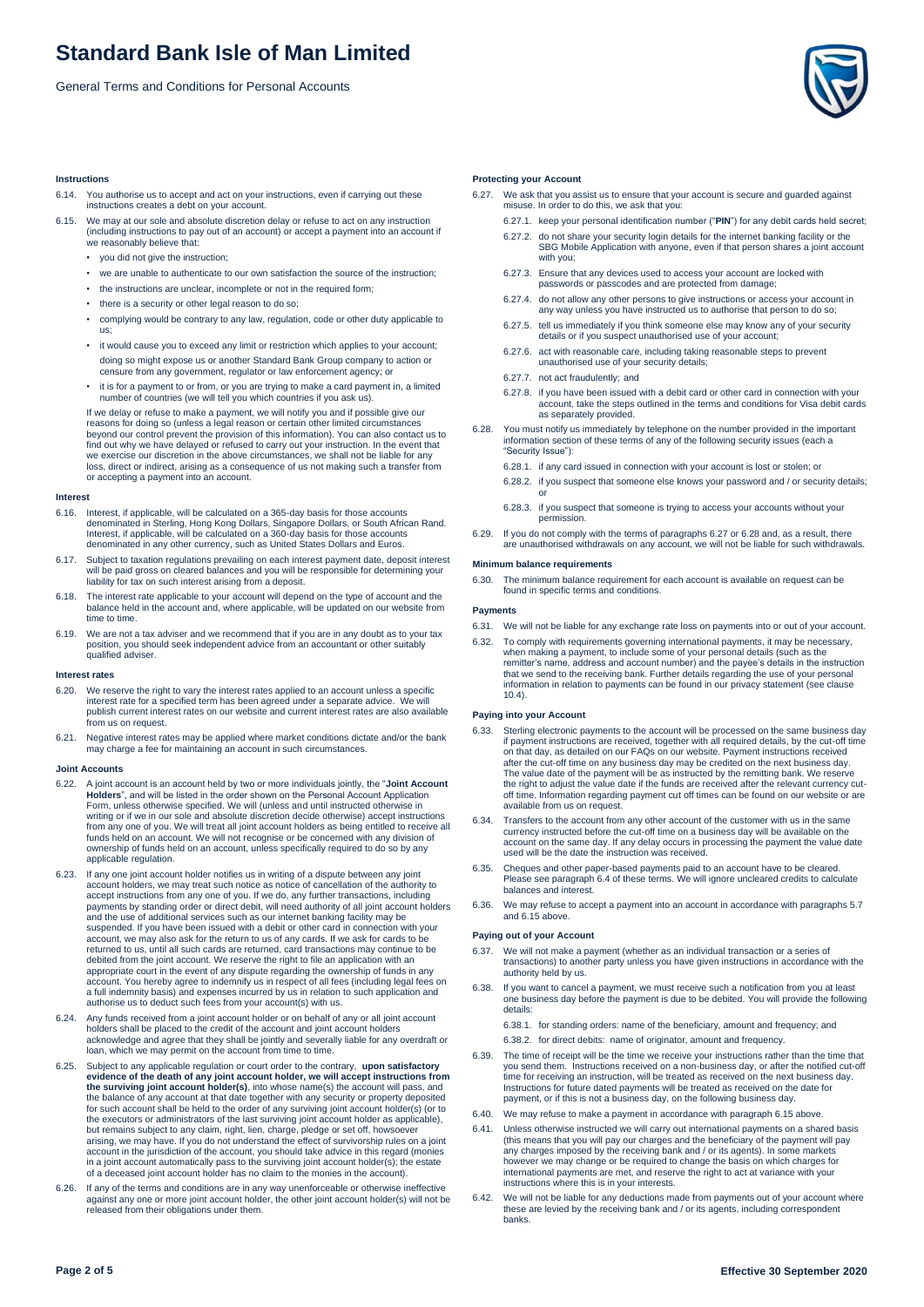General Terms and Conditions for Personal Accounts

6.43. If a payment you have made or instructed us to make is returned as a result of either an error or insufficient information having been provided by you, we will re-credit the relevant amount to your account once we have received the funds. You will be liable for any incidental fees arising or charges incurred. The funds may need to be converted to a different currency so that they can be credited to your account, in which case a fee may be charged (in accordance with our charges for banking services leaflet).

#### **Unauthorised overdrafts**

- 6.44. A fee may be charged (in accordance with our charges for banking services leaflet) on each occasion a debit is passed over an account which then becomes overdrawn without prior agreement, or which takes the balance over an agreed overdraft limit.
- 6.45. We may refuse to accept instructions which would result in an account becoming overdrawn without prior agreement. If we refuse to accept such instructions, we may make a charge in accordance with our charges for banking services leaflet.
- 6.46. Whilst an account is in an unauthorised overdraft position we retain the right to charge interest at our prevailing standard debit rate. Such interest will be debited from your account on the last business day of March, June, September and December, as appropriate.

## **Recalled payments**

- 6.47. If any electronic or other payment you have received is recalled, we reserve the right to debit your account, whether or not it goes overdrawn and even if we allowed you to make a payment from the account against these funds.
- 6.48. We reserve the right to return an unpaid direct debit, which, when presented, would cause the account to go overdrawn without prior arrangement. In such circumstances, an administration fee would be levied in accordance with our charges for banking services leaflet.

## **Statements**

- 6.49. Statements detailing your account balance and recent account transaction history will be available to view and download at www.standardbank.com/international. We may provide statements by email if you are not registered for internet banking. We will provide paper statements for clients who are not registered for Internet Banking and where we also do not hold a valid email address. We may also provide paper statements on request, at our discretion. Paper statements may be subject to a charge. If the information you wish to access is not detailed in the statement nor available via our Internet Banking facility, please contact us. Statements in respect of transactions that occurred over 10 years prior to the date on which we receive your request are not available.
- 6.50. We will provide statements either monthly, quarterly or annually depending on the type of your account, with such frequency detailed in the Specific Terms and Conditions. Your statement will show all amounts debited or credited to your account since the previous statement.
- 6.51. Statements may include transactions that are still in the process of being cleared and so may be subject to change. We may also provide you with the available balance on your account; this represents funds that you are able to draw.
- 6.52. Statements will include the following information relating to payments, where relevant:
	- 6.52.1. information identifying the transaction and, where you have made the payment, the payee or, where you are receiving the payment, the payer (other than for cheques paid into your account);
		- 6.52.2. the payment amount in the currency in which your account was debited or credited;
		- 6.52.3. where you are making the payment in a currency other than the currency of the account, any exchange rates used by us and the amount of the payment after applying the exchange rates;
		- 6.52.4. where you are receiving the payment in a currency other than the currency of the account, any exchange rates used by us and the amount of the payment before applying the exchange rates;
		- 6.52.5. the amount and description of any charges or interest payable by you; and 6.52.6. the date on which the funds were debited from or credited to your account.
- 6.53. You should read the statements and / or check your account transaction history using our internet banking facility on a regular basis, and tell us as soon as possible if you believe there is an incorrect entry.
	- 6.53.1. You must notify us in writing as soon as possible if you change your postal address, email address or contact details. We will not be liable for non-receipt of statements, cards or other services as a result of your delay or failure to notify us.

## **Record keeping**

6.54. We reserve the right to store any documents or instruments relating to an account in an electronic format. Any request you make for original documents or financial instruments may be satisfied by us providing you with an electronic copy.

#### **Sole Accounts**

- 6.55. In the event of the death of a sole account holder and where the balance of the account exceeds £10,000, we will require sight of the Isle of Man Grant of Probate or letters of administration before we are able to release the balance of the account.
- 6.56. Where the balance of an account is below £10,000, regardless of where the deceased account holder was domiciled, we may release the balance at our sole and absolute discretion without sight of the Grant of Probate or letters of administration subject to an indemnity being signed by the executors / administrators and references being taken thereon.

## **Dormant Accounts**

6.57. Where there has been no contact from you and no transactions initiated by you in relation to your account for a period of 15 years, your account will be classed as dormant and will be dealt with in accordance with the Dormant Assets Act 2019.

#### **7. Termination**

- 7.1. You may give us written instructions to close any account for any reason. The instruction must be signed in accordance with the account mandate and sent to us at the address detailed at the end of these terms, or by email if you have authorised the bank to accept instructions by email.
- 7.2. On termination, you confirm that all guaranteed forms of payment issued by you have been debited from the account prior to closure and that all unused cheques issued for use on the account have been destroyed.
- 7.3. Termination of any account shall not affect any other accounts you hold with us.
- 7.4. We may terminate your account immediately for any of the following reasons: 7.4.1. we have reasonable grounds to suspect that you have provided us with false information;
	- 7.4.2. we have reasonable grounds to suspect that your account is being used for an illegal purpose;
	- 7.4.3. you behave in a threatening or violent way towards any of our staff or those of our affiliates; or
	- 7.4.4. you were not entitled to open an account.
- 7.5. In addition to our right to terminate as set out above, we may terminate your account by giving you not less than 30 days' prior written notice of the date on which termination shall take place. We reserve the right to close your account on 30 days' notice without giving a reason for such decision.
- 7.6. On closing your account we may issue a cheque / draft payable to you and send it by post to the correspondence address we have on record for you. This action will be considered as sufficient discharge for the funds held on the account. If your account is overdrawn when you instruct us to close your account, you will need to transfer sufficient funds into your account to return it to a zero balance before we will close your account.
- 7.7. Death of an account holder will not terminate the relationship with us, until we receive notice of it. These terms will be binding on an account holder's legal personal representatives.

## **8. Changes to the terms**

- 8.1. We may change any of these terms or any other terms. If the change is to your advantage, we may make the change and will notify you either before the change comes into effect or at the earliest opportunity afterwards. In other cases, we will give not less than 30 days' written advance notice of the changes made. You may within 30 days of the date of such an advance notice, switch or close your account without paying extra charges or losing interest (other than in relation to fixed period notice accounts where the fixed period would still apply, or fixed term accounts).
- 8.2. We reserve the right to transfer the balance of your account from your existing account to another account we believe is appropriate for you if your existing account is no longer going to be promoted or operated by us, or if we change the eligibility criteria for the account. If we intend to do so we will advise you in writing no less than 30 days beforehand. You may within 30 days of the date of such an advance notice, switch or close your account without paying extra charges or losing interest. We will not be liable for any loss of interest or otherwise arising as a result of such transfer.

### **9. Assignment and Transfer of Accounts**

- 9.1. We shall be entitled to delegate, transfer or assign our rights, obligations and duties under these terms (in whole or in part) to any other person whether inside or outside the Isle of Man without your prior approval. You are not permitted to assign any of your rights in relation to your account or under these terms to any other person without our prior approval.
- 9.2. We ("**Transferor Bank**") may also, at our sole and absolute discretion, and on 30 days written notice to you, transfer your account (whether it is in credit or debit) to another bank within the Standard Bank Offshore Group or the Standard Bank Group, as applicable ("**Transferee Bank**") and thereafter your account shall be held by you with the Transferee Bank.
- 9.3. Upon the transfer of your account in the manner described above:
	- 9.3.1. your existing mandate, all existing authorisations and instructions and these<br>Terms and any Other Terms shall be transferred to and binding upon the<br>Transferee Bank (as if all references to the Transferor Bank refer Transferee Bank);
	- 9.3.2. all existing rights and obligations of the Transferor Bank owed by or to you shall be transferred to the Transferee Bank;
	- 9.3.3. any claims, liabilities, demands, disputes or complaints arising against the Transferor Bank in connection with your account at any time shall be made against the Transferee Bank; and
	- 9.3.4. these terms and any other terms shall be subject to the law and jurisdiction of the transferee bank.
- 9.4. Neither the Transferor Bank nor the Transferee Bank shall be liable to any person in any respect for any losses, costs, expenses, taxes, duties, claims or demands incurred by any customer as a direct or indirect consequence of any such transfer.

#### **10. General Provisions**

#### **Severance**

10.1. If one or part of these terms becomes invalid or unenforceable under any law, this will not affect the validity of the remaining terms.

## **Commission sharing**

10.2. We may share remuneration with another person (or persons) who has introduced<br>business to us and in so doing has brought about an applicant relationship to us, which<br>would not have taken place without the involvement

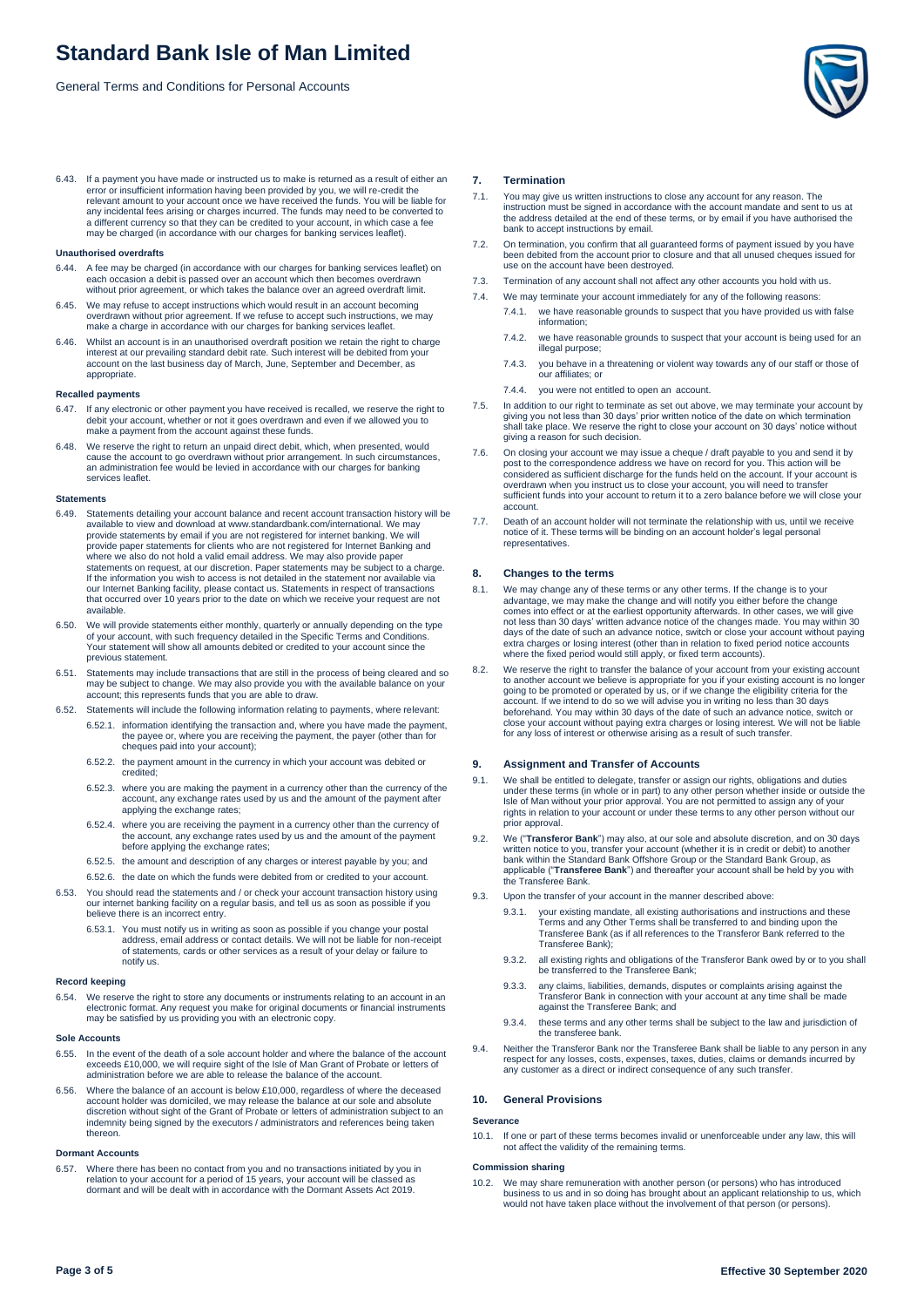General Terms and Conditions for Personal Accounts

10.3. Information relating to the opening of the account may be shared with the person (or persons) who has introduced the business to us for the purposes of paying any commission or remuneration due to them.

## **Data protection and confidentiality**

- 10.4. All information regarding your rights in relation to your personal information and our obligations under data protection legislation can be found on our privacy statement, available on our website at **[www.standardbank.com/international/privacy-statement](https://international.standardbank.com/international/personal/about-us/legal)** or on request by writing to our data protection officer at the address located at the end of these terms.
- 10.5. If you are in any doubt about your tax or legal position due to your personal information being processed in countries other than where you live, you should get independent advice.
- 10.6. We shall not be liable to you for any loss or damage where we exercise our right or obligation to disclose or withhold information pursuant to lawful order or otherwise in accordance with the applicable regulations.

#### **Exchange of Information for Tax Purposes**

- We (or members of our group) may be required by legislation or by agreement with tax authorities to report certain information about you and your relationship with us. Details regarding how we transfer and process this data can be found in our privacy statement.
- 10.8. If we are required to report information about your accounts, you agree that:
	- 10.8.1. you will provide additional information or documents we need from you and that confidentiality rights under applicable data protection or similar laws will not apply to information we report or obtain from you to comply with our obligations;
	- 10.8.2. if you do not provide us with information or documents we need, we may be required by certain jurisdictions to: (1) apply a withholding tax to amounts, including interest, dividends and other income we pay to you; or (2) close your account; and
	- 10.8.3. we will not be liable to you for any loss you may suffer as a result of our complying with legislation or agreements with tax authorities in accordance with this condition, unless that loss is caused by our gross negligence, wilful default or fraud.

#### **Liability**

10.9. This section sets out the extent of your liability to us and our liability to you.

## **Your liability**

- 10.10. You are responsible for payment of any debt that arises on your account.
- 10.11. You will be liable for all losses you incur in respect of an unauthorised payment transaction where you have acted fraudulently, where you have failed, intentionally, or with gross negligence, to comply with any term of our agreement with you in relation to the issue or use of a card or security details, or failed to notify us immediately if you have any reason to suspect any unauthorised use of your account or that someone else may know your security details.
- 10.12. You will also be liable for any losses you incur in relation to unauthorised payments from your account arising from the use of a lost or stolen card or security details or where you have failed to keep your security details safe.
- 10.13. If you have not acted fraudulently, you will not be liable under paragraphs 10.11 and 10.12 for any losses arising from the unauthorised use of a card or security details after you have notified us of any related security issue as required under these terms.
- 10.14. You agree that in addition to any general lien or similar right to which we as a bank may be entitled by law, we may, at any time and without prior notice to you, combine or consolidate all or any of the accounts in your name and set-off such sums or otherwise apply any such sums in or towards satisfaction of any liabilities owing to us by you whether such liabilities be present or future, liquidated or unliquidated, joint or several. If your accounts are in different currencies, we may convert any such account at a market rate of exchange for the purposes of such combination of accounts and / or the set-off.
- 10.15. You will indemnify us for all liabilities, costs, expenses, damages and losses suffered or incurred arising out of or in connection with any dispute in respect of the account.

#### **Our liability**

- 10.16. We will not be liable to you for any loss you incur in respect of a payment not authorised by you in accordance with these terms, or an incorrect payment unless you notify us without undue delay on becoming aware of such unauthorised or incorrect payment and in any event no later than 3 months after the date that your account was debited.
- 10.17. We will not be liable for failing to make a payment or making an incorrect payment where you provide incorrect or incomplete payment details.
- 10.18. We will not be liable for any loss you incur if we decline to act following a request for supplementary documentation and information in order to comply with our due diligence obligations as required under the applicable regulations, and such documentation and information is not forthcoming.
- 10.19. For direct debits in Sterling, refund rights under the UK Direct Debit Scheme (under UK Direct Debit Law) will apply.

## **Events outside our control**

10.20. In the event of any failure, interruption or delay in performance of our obligations resulting from acts, events or circumstances not reasonably within our control, including but not limited to industrial disputes, acts or regulations of any governmental or supranational bodies or authorities, breakdown, failure or malfunction of any

telecommunications or computer services, we shall not be liable or have any responsibility of any kind for any loss or damage incurred or suffered by you as a result.

## **Exclusion of statutory terms**

10.21. To the extent permitted by law, you and the bank agree that no statutory terms (which shall include warranties, conditions or other contractual provisions) or rights, duties or liabilities imposed under the Supply of Goods and Services Act 1996 shall apply to these terms.

## **Governing Law and jurisdiction**

- 10.22. All matters pertaining to your account will be governed by and construed according to the law of the Isle of Man.
- 10.23. Any disputes in relation to these terms shall be subject to the non-exclusive jurisdiction of the courts of the Isle of Man.

## **Obligations**

- 10.24. You must not be prohibited from opening an account by the laws of the country in which you reside or of which you are a national. It is your responsibility to ensure that you have the power, capacity and authority to open an account.
- 10.25. We must be kept informed of any change or dispute that may affect the signing arrangements of an account. No amendment will affect any outstanding order or transaction or any legal right or obligation, which may already have arisen prior to our receiving notice of such event.

### **Third parties**

10.26. Nothing in these terms shall confer any right on any third party to enforce or enjoy the benefit of any aspect of these terms. Without prejudice to the generality of the foregoing,<br>it is not intended that any provision of these terms shall be enforceable by virtue of the<br>Isle of Man's Contracts (Rights of Thir party hereto.

## **11. Important information**

#### **Complaints**

- 11.1. Should you have any complaints in relation to our services, please address them to the manager of the Isle of Man Bank. Contact details in respect our Isle of Man office are set out at the end of these terms. Our complaints handling procedure is available on our set out at the end of these terms. Our complaints handling procedure is available on our website or on request.
- 11.2. We will deal with all complaints in accordance with our procedures for handling complaints. We will provide an acknowledgement and initial response to your complaint in writing within 5 business days unless we reasonably expect to be able to provide a full response in writing within 10 business days.
- 11.3. The Isle of Man operates a financial services ombudsman scheme subject to eligibility criteria covering disputes relating to financial services offered in or from the Isle of Man to individuals. In the unlikely event that we are unable to resolve your complaint, or if you remain dissatisfied, you may also complain directly to the ombudsman, details of which will be given to you should you contact us in relation to a complaint. You can also request this information from us at any time. int. You can also request this information from us at any time. Full details of the Isle of Man Financial Services Ombudsman Scheme can be obtained at https:// www.gov.im/oft/ombudsman/

#### **Compensation**

- 11.4. Deposits made with Standard Bank Isle of Man Limited are covered by the Isle of Man Depositors' Compensation Scheme as set out in the Depositors' Compensation Scheme Regulations 2010. The scheme provides individual depositors with protection for up to £50,000 in the event that an Isle of Man bank should fail. Full details of the scheme are available on the Isle of Man Government's website, or on request.
- 11.5. Deposits made with Standard Bank Isle of Man Limited are not subject to the provisions of the UK's Financial Services and Markets Act 2000 for the protection of retail customers, and will not be protected under the UK Financial Services Compensation Scheme or the UK Financial Ombudsman Service.

#### **General**

- Financial Services Authority under the Financial Services Act 2008. The principal business address of Standard Bank Isle of Man Limited is Standard Bank House, One Circular Road, Douglas, Isle of Man, IM1 1SB.
- 11.7. Standard Bank Isle of Man Limited places fund with other parts of the Standard Bank Group and thus their financial standing is linked to that of the Standard Bank Group.
- 11.8. Standard Bank Isle of Man Limited is a wholly owned subsidiary of Standard Bank Offshore Group Limited, a company incorporated in Jersey on 23 March 1989 with registered number 43694 and whose registered office is at Standard Bank House, 47-49 La Motte Street, St Helier, Jersey, JE2 4SZ. Standard Bank Offshore Group Limited is ultimately owned by Standard Bank Group Limited. Standard Bank Group Limited is regulated by the South African Reserve Bank as a bank controlling company.
- 11.9. Depositors may wish to form their own view on the financial standing of the Standard Bank Offshore Group based on publicly available information. The latest report and accounts are available at www.standardbank.com/international.